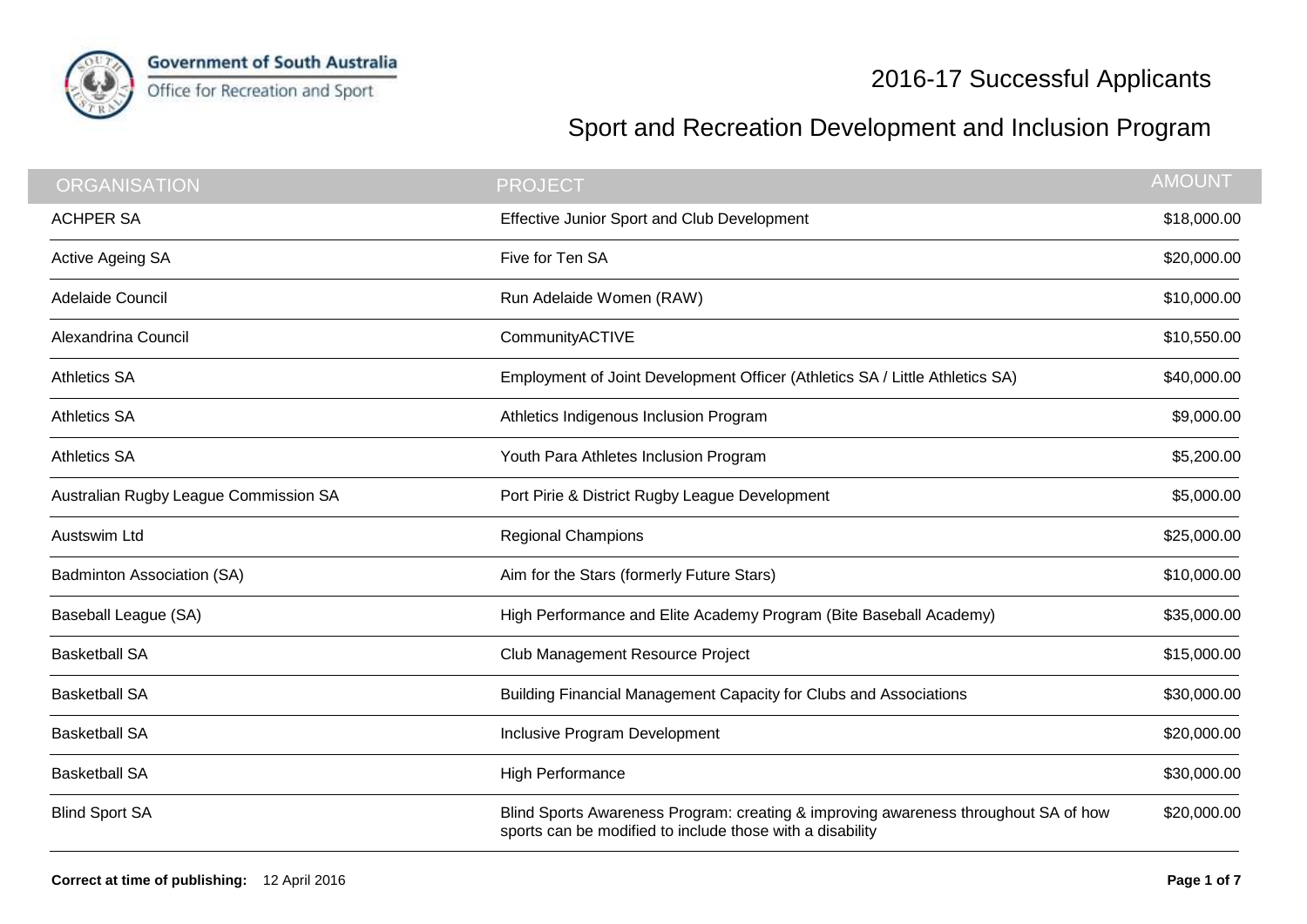| <b>ORGANISATION</b>                                | <b>PROJECT</b>                                                                         | <b>AMOUNT</b> |
|----------------------------------------------------|----------------------------------------------------------------------------------------|---------------|
| <b>BMX SA</b>                                      | BMX SA Talent Identification and Grassroots Development Program                        | \$23,000.00   |
| Boxing SA                                          | Promoting Women Program                                                                | \$10,000.00   |
| Canoe SA                                           | Parapaddling                                                                           | \$14,000.00   |
| Canoe SA                                           | SA Canoe Sprint State Development Program                                              | \$70,000.00   |
| Ceduna Aboriginal Corporation                      | Far West Sports Development Academy                                                    | \$69,000.00   |
| Confederation of Australian Motor Sport Ltd (CAMS) | <b>CAMS Volunteer Management</b>                                                       | \$30,000.00   |
| Confederation of Australian Motor Sport Ltd (CAMS) | (Daniel) Ricciardo's Racers & Rookies Junior Program                                   | \$20,000.00   |
| <b>Conservation Council of South Australia</b>     | Sports Club Sustainability Program                                                     | \$45,000.00   |
| <b>Cricket Association (SACA)</b>                  | Crickets Regional and Remote 5-Year Indigenous Plan                                    | \$16,000.00   |
| <b>Cricket Association (SACA)</b>                  | Volunteer Management Program                                                           | \$21,000.00   |
| <b>Croquet Association (SA)</b>                    | State-wide Croquet Program                                                             | \$10,000.00   |
| <b>Cycling SA</b>                                  | <b>CSA Junior Pathways</b>                                                             | \$90,000.00   |
| <b>Cycling SA</b>                                  | CSA Event Management Stage 2 and 3                                                     | \$40,000.00   |
| Diving SA                                          | Diving South Australia - Information, Communication, Marketing and Succession Planning | \$4,000.00    |
| Diving SA                                          | Diving South Australia - Coaching & Development Pathway Program                        | \$30,000.00   |
| Football Federation of South Australia (FFSA)      | <b>African Nations Cup</b>                                                             | \$10,000.00   |
| Football Federation of South Australia (FFSA)      | <b>Unification Strategy</b>                                                            | \$60,000.00   |
| Football Federation of South Australia (FFSA)      | National Training Centre - High Performance Programs Boys & Girls                      | \$55,000.00   |
| Football Federation of South Australia (FFSA)      | Multicultural Football Development Program                                             | \$45,000.00   |
| Football Federation of South Australia (FFSA)      | Regional Capacity Building and Development Program                                     | \$60,000.00   |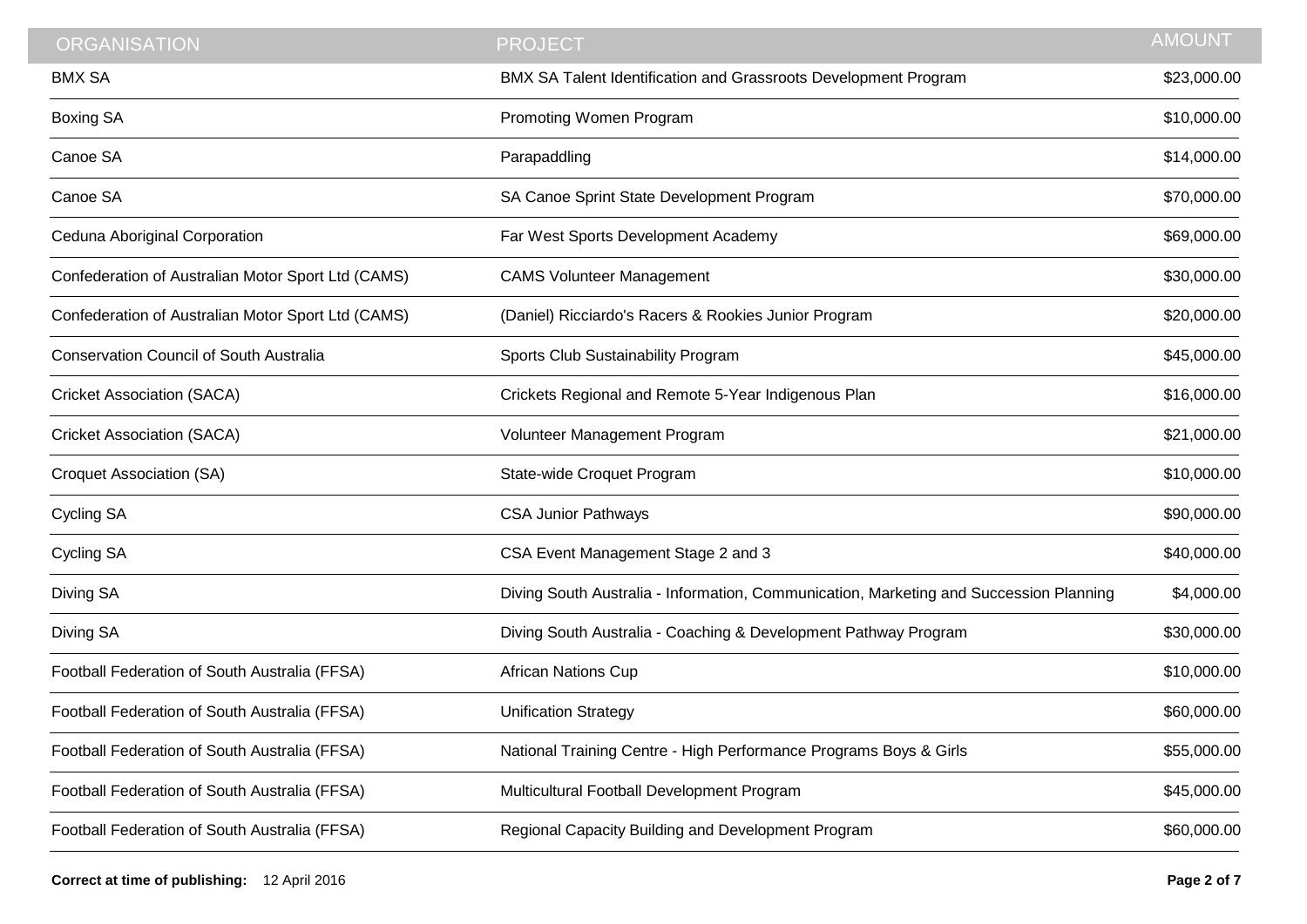| <b>ORGANISATION</b>                          | <b>PROJECT</b>                                                              | <b>AMOUNT</b> |
|----------------------------------------------|-----------------------------------------------------------------------------|---------------|
| <b>Golf SA</b>                               | Club Support 'Chip In' Program                                              | \$12,000.00   |
| <b>Grange Lawn Tennis Club</b>               | Grange Lawn Tennis Club - Refugee and Multicultural Tennis Bridging Program | \$2,000.00    |
| <b>Gymnastics SA</b>                         | Freestyle gym                                                               | \$20,000.00   |
| <b>Gymnastics SA</b>                         | High Performance Plan                                                       | \$40,000.00   |
| <b>Gymnastics SA</b>                         | Junior Development Clinics                                                  | \$12,900.00   |
| Hackham West Community Centre                | <b>Connecting Communities Through Tennis</b>                                | \$5,000.00    |
| Hockey SA                                    | Club development resources & assessment                                     | \$10,000.00   |
| Hockey SA                                    | Regional Coach Development Program                                          | \$12,500.00   |
| Hockey SA                                    | Athlete Development Pathway Program                                         | \$15,000.00   |
| Hockey SA                                    | Hockey Inclusion Program 2016 - 2019                                        | \$38,000.00   |
| <b>Holdfast Bay Council</b>                  | City of Holdfast Bay Sporting Club Volunteer Pool                           | \$1,250.00    |
| Horse Federation of SA                       | Club Management                                                             | \$1,500.00    |
| Inclusive Sport SA                           | Diversity and Inclusion Conference                                          | \$40,000.00   |
| Inclusive Sport SA                           | Promoting and Understanding Inclusion in Sport and Recreation               | \$30,000.00   |
| Inclusive Sport SA                           | Inclusive Club Development Program                                          | \$50,000.00   |
| Judo Federation of Australia SA              | Judo SA Whole of Sport Development - 1. Exposure & Profile                  | \$10,000.00   |
| Life be in it SA                             | Active Corporate and Community Project                                      | \$25,000.00   |
| Limestone Coast Local Government Association | STARCLUB Limestone Coast - Field Officer position                           | \$50,000.00   |
| Little Athletics Association (SA)            | Coaches Pathway Program                                                     | \$10,000.00   |
| Little Athletics Association (SA)            | Risk and Volunteer Management                                               | \$55,000.00   |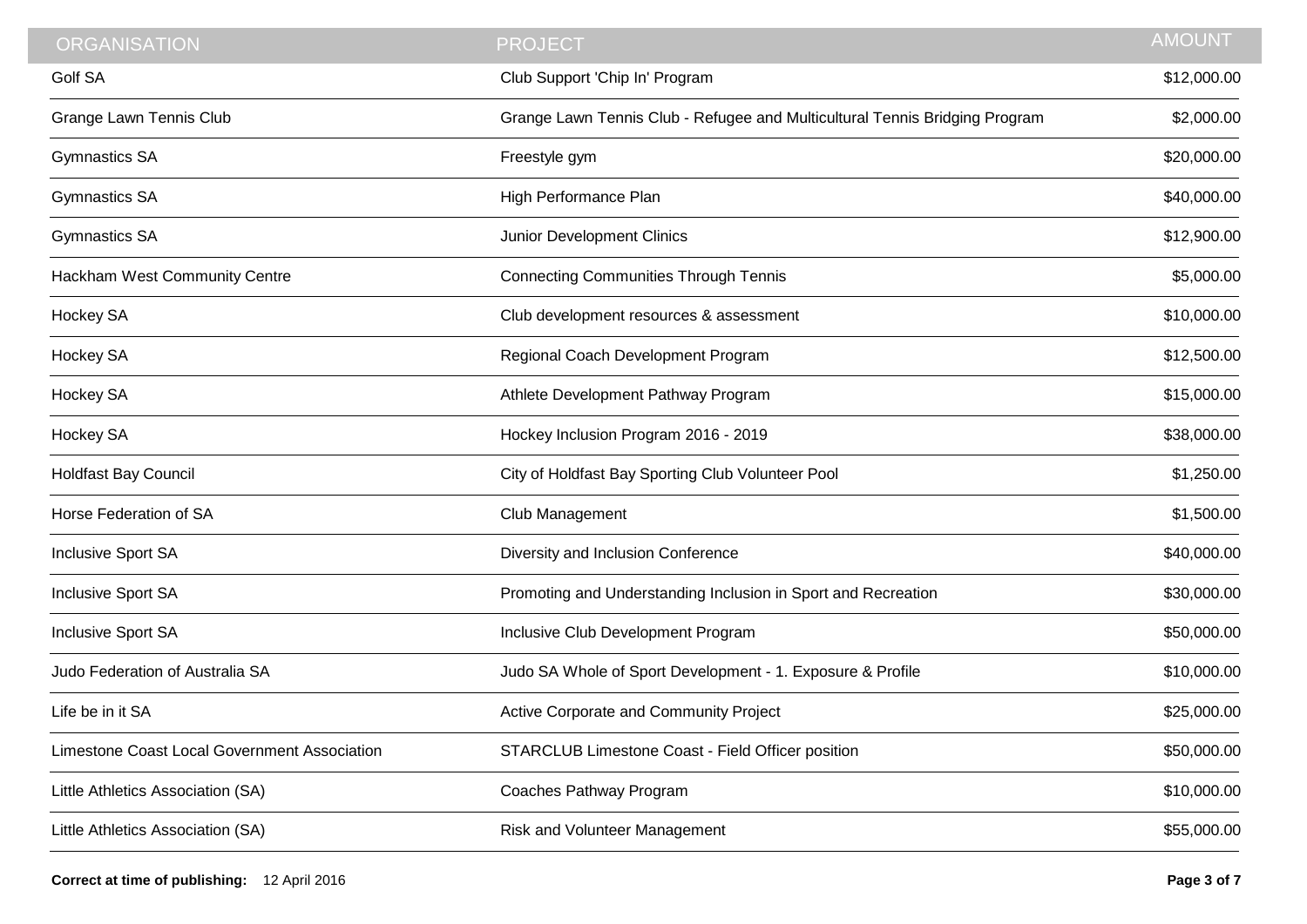| <b>ORGANISATION</b>                      | <b>PROJECT</b>                                                         | <b>AMOUNT</b> |
|------------------------------------------|------------------------------------------------------------------------|---------------|
| Little Athletics Association (SA)        | Tiny Tots Program - Quality Improvement                                | \$11,500.00   |
| Murray Bridge Council                    | Starclub Field Officer Murraylands                                     | \$50,000.00   |
| <b>Netball SA</b>                        | <b>Male Participation Strategy</b>                                     | \$40,000.00   |
| <b>Netball SA</b>                        | Pathways to Sport for People with a Disability                         | \$20,000.00   |
| <b>Netball SA</b>                        | Membership Model Review and Implementation                             | \$45,000.00   |
| Norwood Swimming Club                    | <b>ENable Project 2</b>                                                | \$25,000.00   |
| Onkaparinga Council                      | <b>STARCLUB Club Development Project</b>                               | \$30,000.00   |
| Parks and Leisure Australia              | PLA SA Professional Development Seminar Series                         | \$5,000.00    |
| Parks and Leisure Australia              | South Australian Parks and Leisure, Recreation and Aquatics Conference | \$10,000.00   |
| Playford Council                         | Playford VSTAR Club Development Program                                | \$35,000.00   |
| Port Pirie Council                       | Mid North STARCLUB Field Officer Program                               | \$50,000.00   |
| <b>Recreation SA</b>                     | <b>Inclusive Recreation</b>                                            | \$27,000.00   |
| <b>Recreation SA</b>                     | 20 year vision to sustainability                                       | \$12,000.00   |
| <b>Recreation SA</b>                     | Implementation of outcomes from the Recreational Trails Master Plan    | \$100,000.00  |
| <b>Recreation SA</b>                     | SA Trails Website Marketing and Moderation                             | \$30,000.00   |
| Renmark Paringa Council                  | Riverland STARCLUB, Club and Volunteer Development Project             | \$50,000.00   |
| Riding for the Disabled Association SA   | Coach and other volunteer training program                             | \$15,000.00   |
| Rowing SA                                | Lets Row - Creating Inclusive Environments                             | \$20,000.00   |
| Roxby Downs Council                      | Roxby Downs Community - Sport and Recreation Development Project       | \$50,000.00   |
| Royal Life Saving Society Australia (SA) | Grey Medallion Development for Older Australians                       | \$20,000.00   |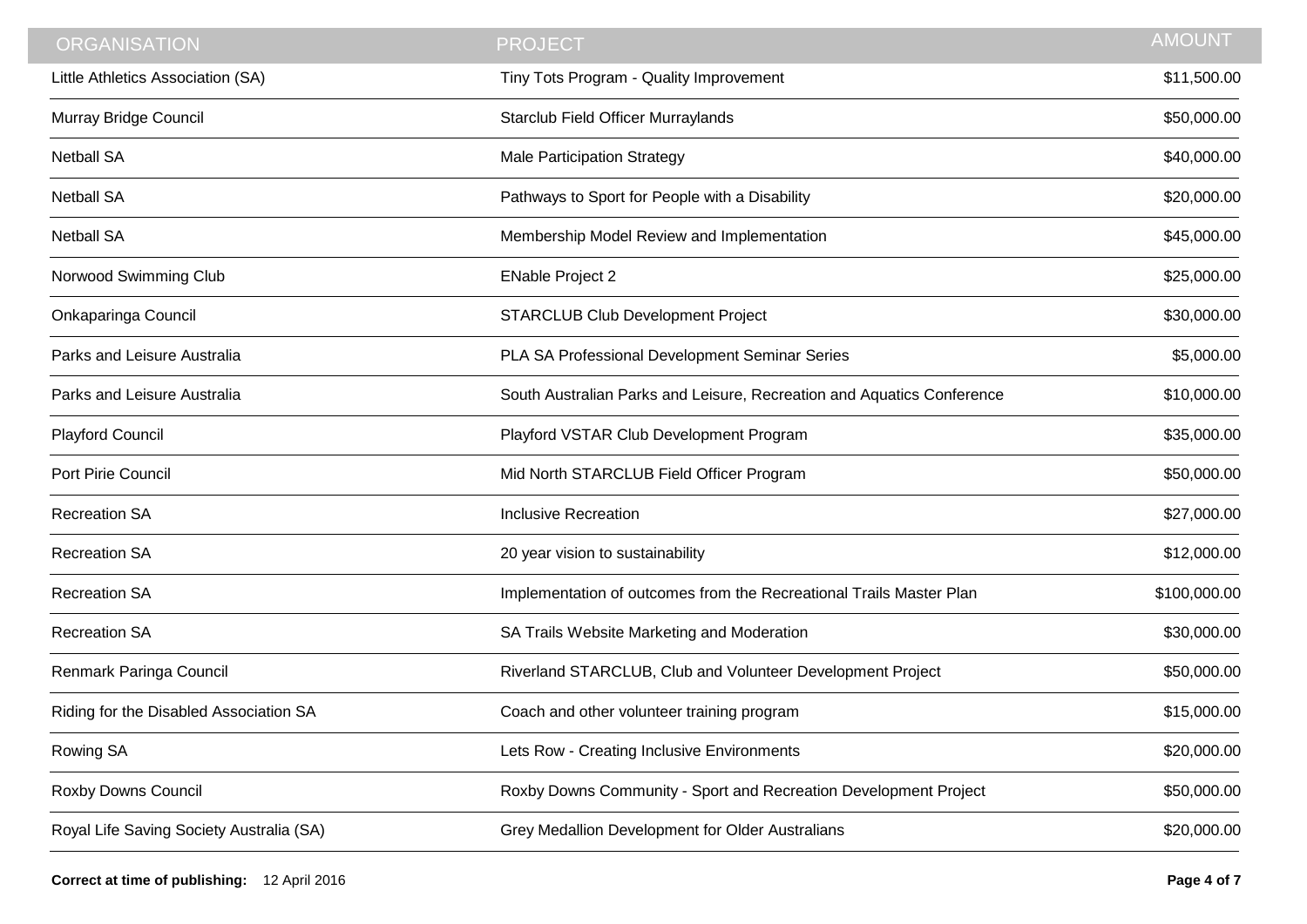| <b>ORGANISATION</b>                   | <b>PROJECT</b>                                                                             | <b>AMOUNT</b> |
|---------------------------------------|--------------------------------------------------------------------------------------------|---------------|
| Rugby Union (SA)                      | Northern Adelaide and Barossa Development Project                                          | \$20,000.00   |
| Rugby Union (SA)                      | SA Rugby Referee Round                                                                     | \$7,000.00    |
| SA Revolver and Pistol Association    | <b>SCC Skill Development Program</b>                                                       | \$8,875.00    |
| Salisbury Council                     | Aboriginal Sports Development Plan                                                         | \$10,000.00   |
| <b>SANFL</b>                          | <b>SANFL Inclusive Participation Programs</b>                                              | \$80,000.00   |
| <b>SANFL</b>                          | Female inclusion and participation                                                         | \$100,000.00  |
| <b>SANFL</b>                          | Developing Leaders in Sport Program (New Presidents)                                       | \$20,000.00   |
| <b>SANFL</b>                          | Inclusive Places and Spaces                                                                | \$30,000.00   |
| <b>SANFL</b>                          | <b>Integrity Project</b>                                                                   | \$70,000.00   |
| <b>SANFL</b>                          | Inclusive engagement and compliance project                                                | \$75,000.00   |
| Softball SA                           | Developing Clubs and Associations                                                          | \$62,800.00   |
| Sport SA                              | Human Resource Management Services and Solutions for Sport and Recreation<br>Organisations | \$25,000.00   |
| Sport SA                              | The State Sport Dispute Centre                                                             | \$40,000.00   |
| Sport SA                              | Managing the Annual General Meeting                                                        | \$14,000.00   |
| Sports Medicine Australia (SA Branch) | Concussion and Head Injuries in Sport. Communication and Education Project                 | \$30,000.00   |
| Squash Rackets Association of SA      | Tonsley Park Squash Space                                                                  | \$15,000.00   |
| Squash Rackets Association of SA      | Squash and Racquetball Regional Development Strategy                                       | \$10,000.00   |
| Surf Life Saving SA                   | Road to Rescue (R2R)                                                                       | \$40,000.00   |
| Surf Life Saving SA                   | Surf Life Saving Regional Community Surf Sport Development Program                         | \$40,000.00   |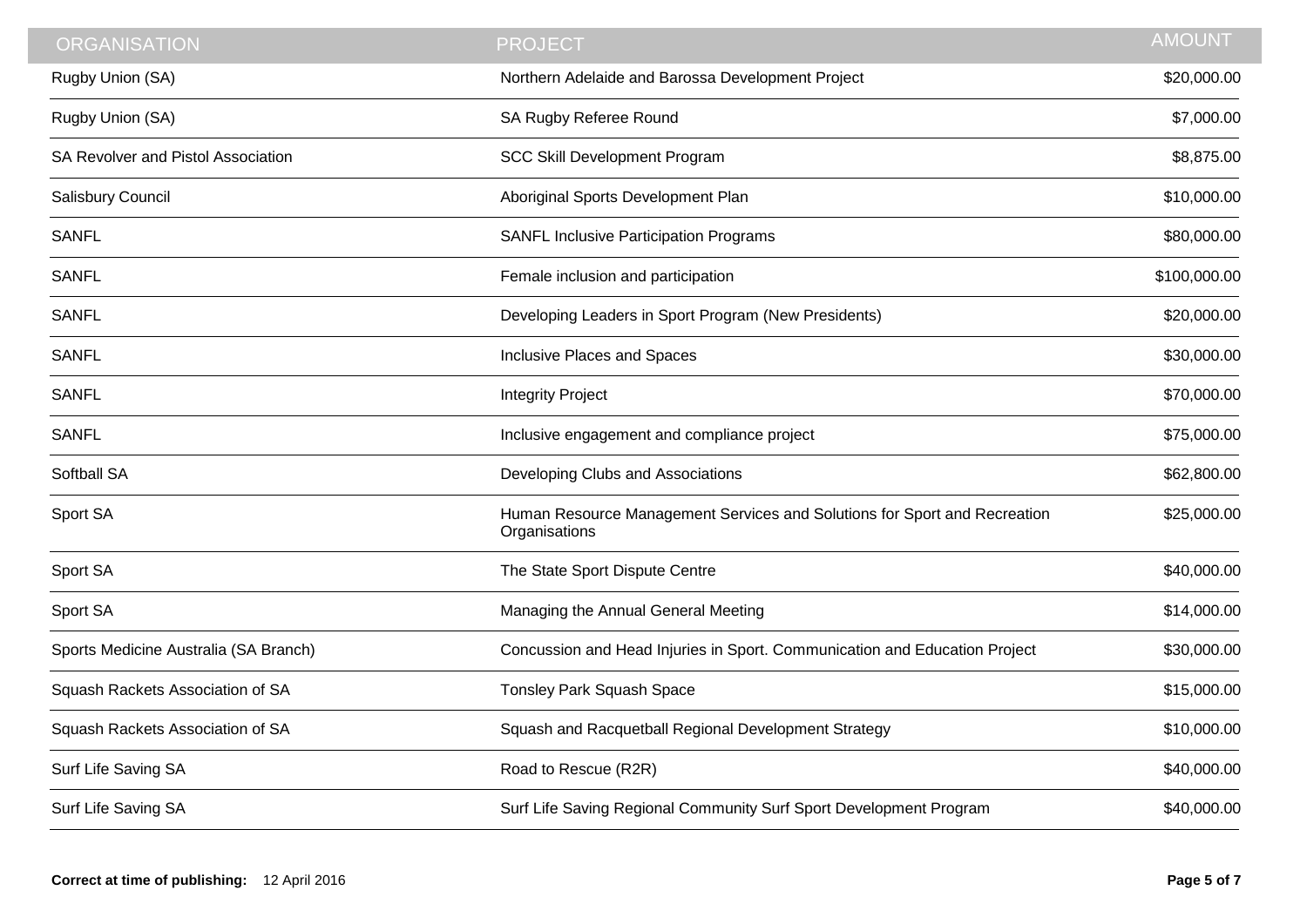| <b>ORGANISATION</b>             | <b>PROJECT</b>                                                     | <b>AMOUNT</b> |
|---------------------------------|--------------------------------------------------------------------|---------------|
| <b>Surfing SA</b>               | Surfing SA Development Surfing and High Performance Program        | \$30,000.00   |
| Swimming SA                     | Ready Set Race                                                     | \$15,000.00   |
| Swimming SA                     | Regional Development and Education Program                         | \$10,000.00   |
| <b>Table Tennis SA</b>          | Talent ID and High Performance Program                             | \$15,000.00   |
| <b>Target Rifle SA</b>          | Target Rifle South Australia State Development Squad               | \$41,000.00   |
| <b>Tatiara Council</b>          | Migrant specific swim and survive program                          | \$4,955.00    |
| <b>Tennis SA</b>                | Regional Coach and Talent Development                              | \$20,000.00   |
| <b>Tennis SA</b>                | <b>Club Governance and Operations</b>                              | \$35,000.00   |
| Tenpin Bowling Australia (SA)   | <b>Coach Education</b>                                             | \$11,652.00   |
| Tenpin Bowling Australia (SA)   | Modified Children's Program                                        | \$21,954.00   |
| <b>Touch Football Australia</b> | Affiliate Development and Growth Initiative                        | \$25,000.00   |
| Victor Harbor Council           | STARCLUB Field Officer Program - Southern Fleurieu/Kangaroo Island | \$50,000.00   |
| <b>Volleyball SA</b>            | Northern Junior League                                             | \$10,000.00   |
| <b>Volleyball SA</b>            | Spikezone Mini Volleyball                                          | \$15,000.00   |
| <b>Volleyball SA</b>            | <b>Regional Reconnect</b>                                          | \$60,000.00   |
| <b>Wakefield Council</b>        | STARCLUB Field Officer Program - Lower Mid North & Yorke Peninsula | \$50,000.00   |
| <b>Walking SA</b>               | "Walktober - more people walking more often"                       | \$20,000.00   |
| Water Polo (SA)                 | Flippa Ball program in the Southern suburbs                        | \$18,000.00   |
| Water Polo (SA)                 | High Performance Pathways Program                                  | \$27,100.00   |
| Water Polo (SA)                 | Governance Reform Project                                          | \$13,000.00   |